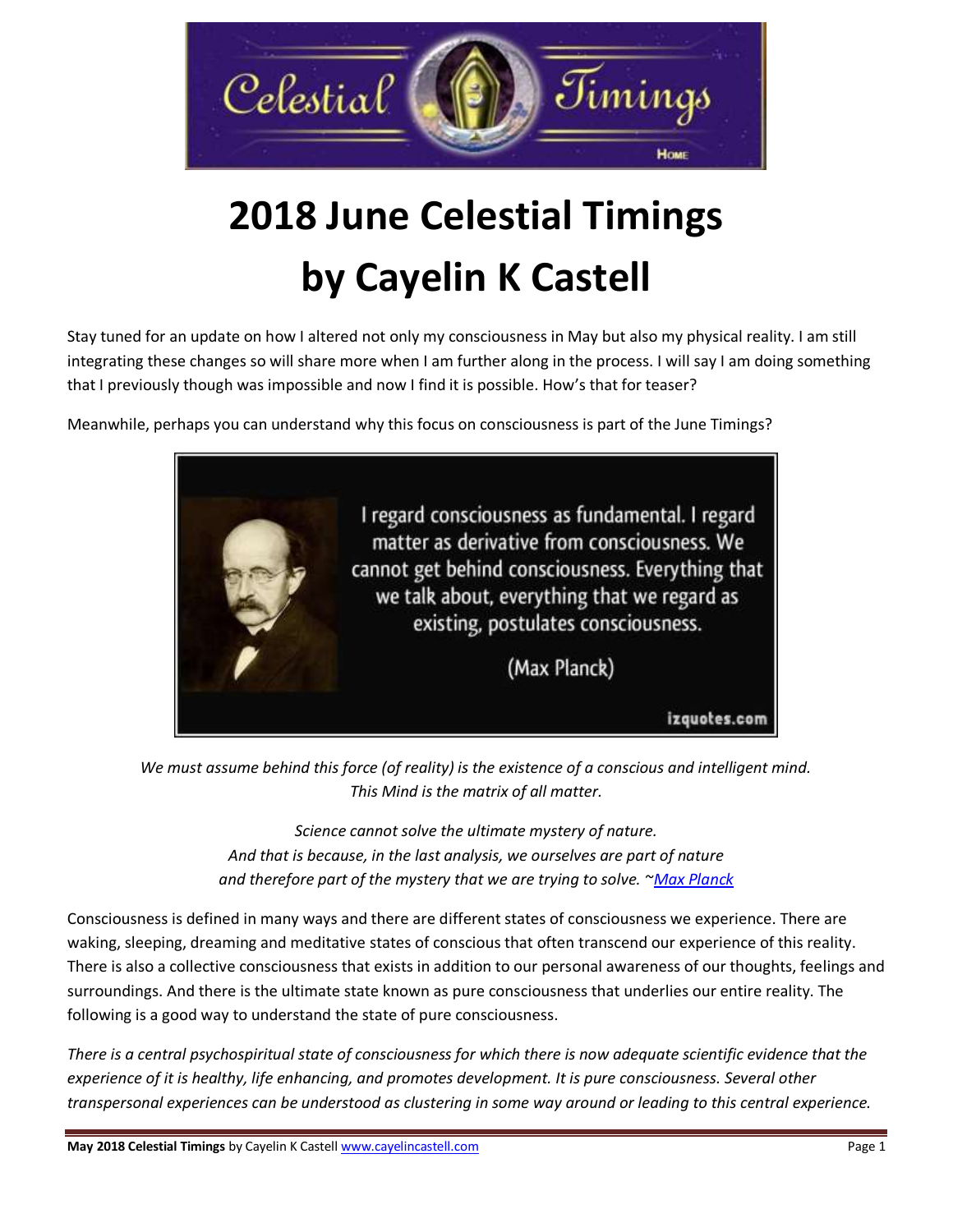*But what is pure consciousness (PC)? Alexander, Chandler and Boyer (1990) define PC as "a silent state of inner wakefulness with no object of thought or perception (p. 1)." They hold that it is conditioned not simply by cultural or intellectual elements, but by fundamental psychophysiological conditions which are universally available across cultures. Qualities of this state are implicated in their expanded definition:*

*If pure consciousness is without content, it would be nonchanging because there is no content in it that could change. It would be simple because without content, there are no parts. It would be completely one, having no diversity of content. It would be self-referring, because there is nothing other than itself to refer to or know. It would be unbounded because there is no bounded content of awareness to engage or limit awareness. <http://www.spiritwatch.ca/cehsc/ipure.htm>*

In this middle world reality we can access expanded states of consciousness and even transcend to experience pure consciousness. The best way to do this is through the gifts of our heart/mind connection. We are currently living in a time of rapidly evolving consciousness and June 2018 helps accelerate that process once again.

#### **June Starts With a Grand Water Trine**

The June Timings feature activations of consciousness and the enlightened mind as we enter the month with a Grand Water Trine. June 1 Venus (15 Cancer 32) and Jupiter (15 Scorpio 32) reach their exact trine with Neptune around 16 Pisces. This configuration is strongest during the first week of June and doesn't move on until Venus moves beyond 10 degrees around June 10. Grand Trines feature basic sacred geometry expressed by the planets forming a pyramid or tetrahedron in one of the four elements. This Grand Trine is in the Water Element – the realm of feelings.

Feelings are not good or bad - though we have been taught in our culture to ignore, dismiss, or get away from any feelings we perceive are NOT happy or 'good'. The message is…if depressed take a pill (drugs) or find some other way to avoid these feelings, through distractions – work, exercise, food, TV, etc when taken to excess. Because of course these activities are part of our everday life and are not good or bad. However, if whatever we are doing is operating as an addiction to avoid feelings – you are avoiding life. Know that whatever you are feeling is connected to life force

energy and if you are repressing feelings, you are repressing life force.

So it is way better to embrace the feelings no matter how challenging or difficult. Find healthy ways to feel what you feel, because if you do, those feelings have insights and messages for you and once the message has been received the feelings often shift easily on their own.

### **June Solstice**

The June Solstice Sun now rises on the Galactic Cross near the Galactic Edge letting us know we are at the Turning of a Great Age. This is an event that occurs in the current configuration about every 26,000 years and lasts for at least 72 years (from 1962 to 2034) as the Sun moves 1 degree through the backdrop of the stars.



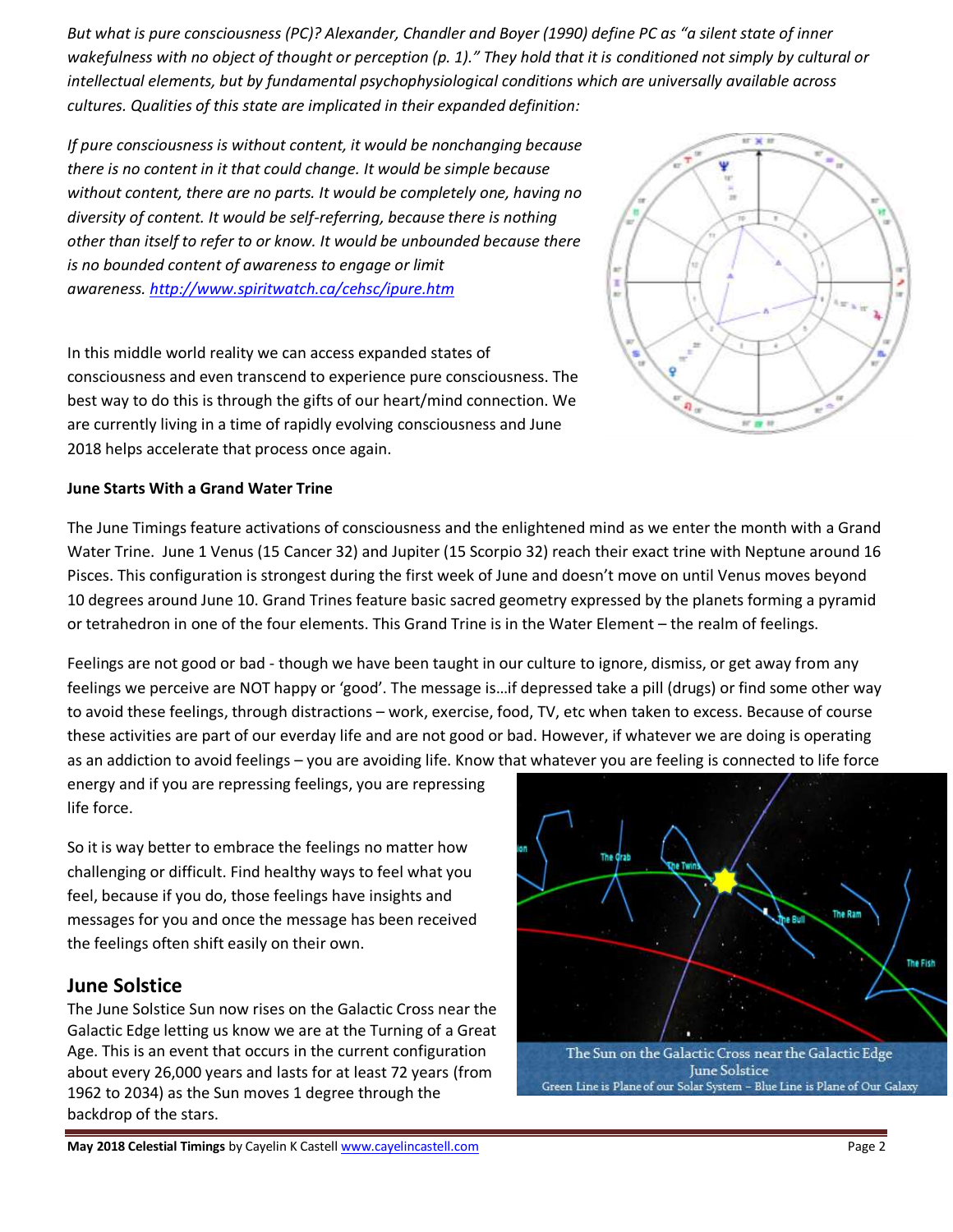When considering an entire 26,000 year Great Year of time - one degree on either side of the exact center point of the Sun on the cross is also reasonable to consider creating a 144 year window, 72 years on either side of the exact point. The exact center point was calculated by astronomer John Muess as occurring in 1998. That means if we calculate 72 years before and after - the window began in 1926 and lasts until 2070. Either way we are definitely in it!

At the very least we know we are still near the exact center point when the 'stargate' or 'portal' is wide open during the Solstices. The Sun acts as a doorway to the incoming energies, illuminating and opening the stargate to other realms and dimensions during the Solstice Season. As the Sun rises, sets and tracks across the sky during the solstice for at least three days of the most exact point. This year the exact June Solstice occurs at 3:07 am PDT or 6:07 am EDT on June 21 meaning the most exact solstice window is June 20, 21 and 22.

The Sun is a star light so gives off star light, and carries its own starry codes that help to activate the area of the sky it is passing through. The Sun is necessary for life in many ways and also has the ability to help us calibrate our own frequency to the higher frequencies available at this time – especially during a Solstice or stand still time as it concentrates the star energy from that part of the sky for several days. This can help with healing physical, mental, emotional and spiritual issues when applied with awareness and a loving intent.

The New Moon on June 13, is a Perigee Moon meaning its closest to the Earth so is creating additional Magic with this Solstice. Find out more here <https://cayelincastell.com/perigee-moons/>

**During June** the Milky Way lies to the south at night and the constellations the Sun moves through during the winter are easily visible, including the Virgin Priestess, the Scales, the Scorpion, the Archer (where Saturn is located) and the nearly between the Goat Fish and the Archer (where Mars is still located).

Also prominent this month there are seven main stars of the constellation of the Virgin Priestess (a.k.a. Virgo), Vindemiatrix, Zaniah, Porrima, Zavijava, Khambalia, Auva, and Spica.

The most visible star in this group is the bright bluish white star Spica, "spike of grain" where Mars is hanging out and getting ready to pass by again next month. Higher in the sky and a bit to the right of Spica is the star Denebola marking the lion's tail in the constellation also known as Leo. If you follow a direct line from Spica to the upper left you will see the bright red star Arcturus, creating the Spring Triangle.

#### **The Summer Solstice is exact at 10:16 am when the Sun enters**

**Cancer** currently located in an area of the sky we can call the Galactic Cross at the exact intersection of the Milky Way (or plane of our Galaxy) and the

Ecliptic (the plane of our Solar System) on the Galactic Edge located between the horns of the Bull and the feet of the Twins. (See 4 minute [Video](https://www.youtube.com/watch?v=XPv-_nkTQ4M) focused on December with reference to June)

Here is additional information worth revisiting on [Saturn in Capricorn](https://cayelincastell.com/saturn-in-capricorn-from-2017-to-2020/) as it entered Capricorn with the Sun on the December Solstice 2017 and the Sun is opposite Saturn June 27 in the Full Moon window. And this is all taking place in the [Sacred Hoop of Stars](https://cayelincastell.com/the-sacred-hoop-of-stars/)

**<https://cayelincastell.com/saturn-in-capricorn-from-2017-to-2020/> and [https://cayelincastell.com/the-sacred](https://cayelincastell.com/the-sacred-hoop-of-stars/)[hoop-of-stars/](https://cayelincastell.com/the-sacred-hoop-of-stars/)**



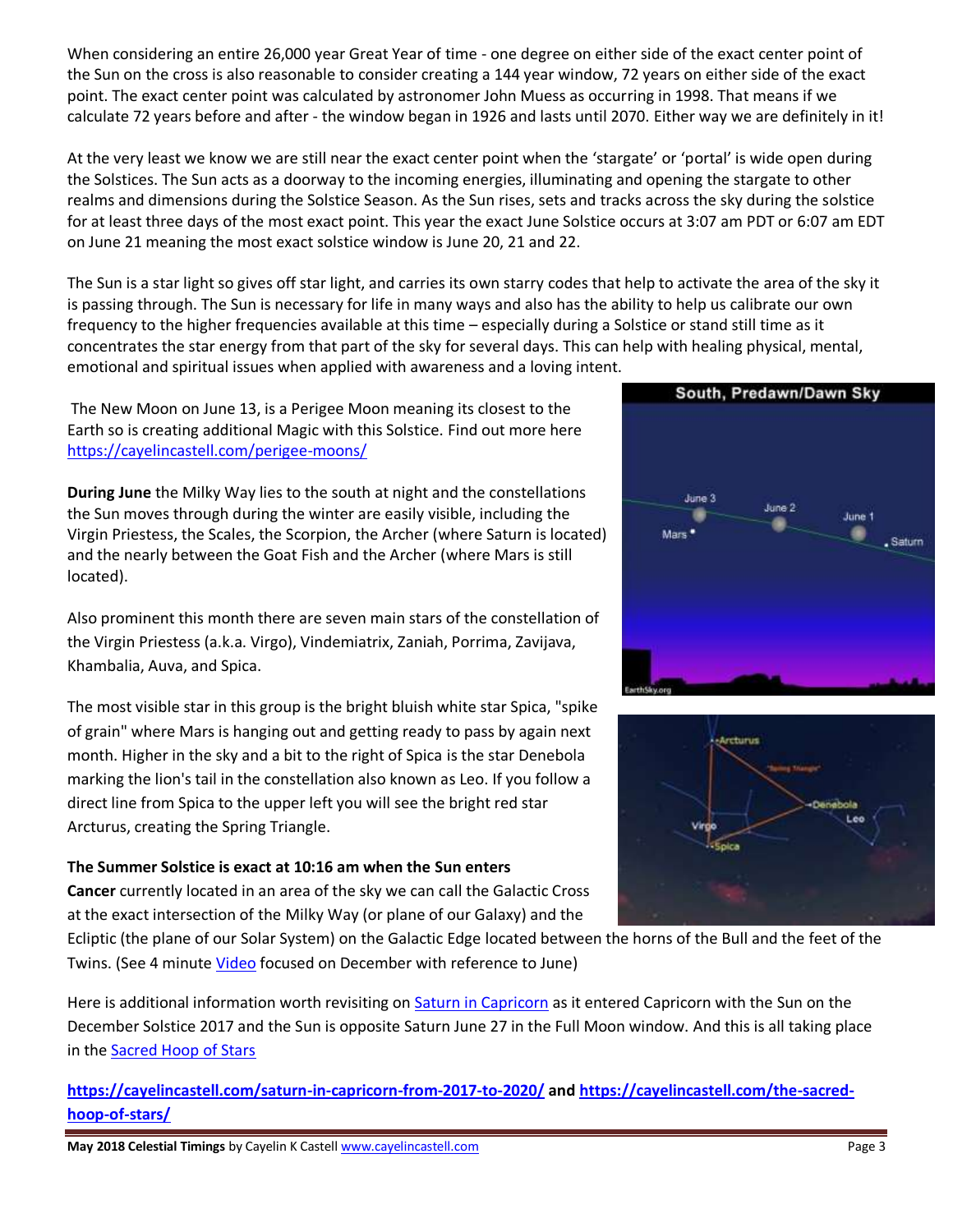# **June 2018 Data**

## **all Times are PDT**

| Jun 1 2018  | 7:13:11 AM  | Mercury | trine    | Mars                      | 05°Aq32'D  |
|-------------|-------------|---------|----------|---------------------------|------------|
| Jun 1 2018  | 7:28:27 AM  | Venus   | trine    | Jupiter                   | 15°Sc32' R |
| Jun 1 2018  | 8:36:50 PM  | Moon    | conjunct | Pluto                     | 20°Cp55' R |
| Jun 2 2018  | 1:25:39 AM  | Venus   | trine    | Neptune                   | 16°Pi25'D  |
| Jun 2 2018  | 3:06:10 PM  | Moon    | enters   | Aquarius                  | 00°Aq00'D  |
| Jun 3 2018  | 3:21:26 AM  | Moon    | conjunct | Mars                      | 06°Aq01'D  |
| Jun 5 2018  | 3:53:20 AM  | Moon    | enters   | Pisces                    | 00°Pi00'D  |
| Jun 3 2018  | 5:38:20 AM  | Moon    | conjunct | S Node                    | 07°Aq08'D  |
| Jun 5 2018  | 7:01:41 PM  | Sun     | conjunct | Mercury                   | 15°Ge20' D |
| Jun 5 2018  | 7:24:57 PM  | Venus   | opposite | Pluto                     | 20°Cp50'R  |
| Jun 6 2018  | 7:07:08 AM  | Mercury | square   | Neptune                   | 16°Pi27' D |
| Jun 6 2018  | 12:24:36 PM | Moon    | conjunct | Neptune                   | 16°Pi27' D |
| Jun 6 2018  | 10:57:43 PM | Sun     | square   | Neptune                   | 16°Pi27' D |
| Jun 7 2018  | 2:25:32 PM  | Moon    | enters   | Aries                     | 00°Ar00' D |
| Jun 7 2018  | 6:23:38 PM  | Moon    | conjunct | Chiron                    | 02°Ar06' D |
| Jun 7 2018  | 10:09:29 PM | Mars    | conjunct | S Node                    | 07°Aq09' R |
| Jun 9 2018  | 9:03:39 PM  | Moon    | enters   | <b>Taurus</b>             | 00°Ta00'D  |
| Jun 9 2018  | 11:13:50 PM | Moon    | conjunct | Uranus                    | 01°Ta14' D |
| Jun 11 2018 | 11:52:41 PM | Moon    | enters   | Gemini                    | 00°Ge00'D  |
| Jun 12 2018 | 12:59:31 PM | Mercury | enters   | Cancer                    | 00°Cn00'D  |
| Jun 13 2018 | 4:40:49 AM  | Mercury | sextile  | Uranus                    | 01°Ta22' D |
| Jun 13 2018 | 2:27:35 PM  | Mercury | square   | Chiron                    | 02°Ar14' D |
| Jun 13 2018 | 12:43:09 PM | Moon    | conjunct | Sun                       | 22°Ge44'D  |
| Jun 13 2018 | 2:53:59 PM  | Venus   | enters   | Leo                       | 00°Le00'D  |
| Jun 14 2018 | 12:19:39 AM | Moon    | enters   | Cancer                    | 00°Cn00'D  |
| Jun 14 2018 | 6:01:30 AM  | Moon    | conjunct | Mercury                   | 03°Cn34'D  |
| Jun 15 2018 | 1:23:46 PM  | Venus   | trine    | Chiron                    | 02°Ar16' D |
| Jun 15 2018 | 6:46:43 PM  | Mercury | opposite | Saturn                    | 06°Cp42' R |
| Jun 16 2018 | 12:20:27 AM | Moon    | enters   | Leo                       | 00°Le00'D  |
| Jun 16 2018 | 5:14:07 AM  | Moon    | conjunct | Venus                     | 03°Le02'D  |
| Jun 16 2018 | 10:50:33 AM | Moon    | conjunct | N Node                    | 06°Le29'D  |
| Jun 18 2018 | 1:40:21 AM  | Moon    | conjunct | Virgo                     | 00°Vi00'D  |
| Jun 18 2018 | 4:26:33 PM  | Neptune | R        | <b>Retrograde Station</b> | 16°Pi30'   |
| Jun 19 2018 | 5:38:12 AM  | Venus   | conjunct | N Node                    | 06°Le32'D  |
| Jun 19 2018 | 12:42:29 PM | Mercury | trine    | Jupiter                   | 14°Sc00' R |
| Jun 20 2018 | 5:29:15 AM  | Moon    | enters   | Virgo                     | 00°Li00'D  |
| Jun 20 2018 | 8:58:23 PM  | Mercury | trine    | Neptune                   | 16°Pi29' R |
| Jun 21 2018 | 3:07:13 AM  | Sun     | enters   | Cancer                    | 00°Cn00'D  |
| Jun 21 2018 | 9:53:50 AM  | Venus   | opposite | Mars                      | 09°Aq03'D  |
| Jun 22 2018 | 12:10:29 PM | Moon    | enters   | Scorpio                   | 00°Sc00' D |
| Jun 22 2018 | 10:57:42 PM | Sun     | sextile  | Uranus                    | 01°Ta45'D  |
| Jun 23 2018 | 2:26:24 AM  | Mercury | opposite | Pluto                     | 20°Cp29' R |